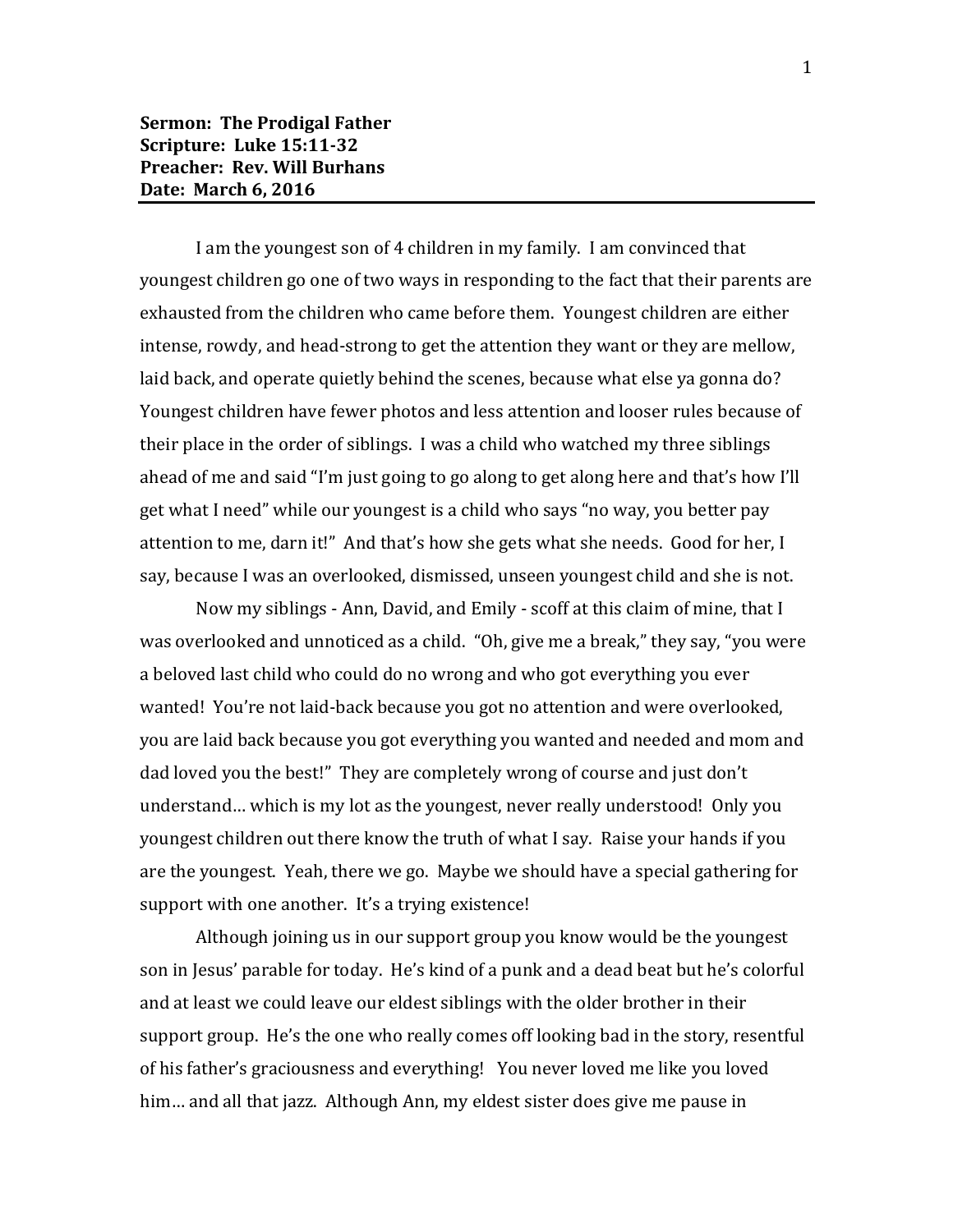considering the older brother in this story because she often is the truth teller of our family, calling it like it is, and she's always taken the heat for that as well. So my love for her gets me to stop and listen a little more carefully to the older brother here.

We assume that the younger brother has something of a conversion experience so many of us listeners appreciate him, don't we or at least cut him some slack? He's kind of wild, crazy, excessive, flamboyant and in the end repentant which is just more appealing than the tight fastidious seething presence of the older brother. But if you consider the story closely you realize that the younger brother really is as much if not more of a jerk than the older brother… despite his being the youngest. The scholar and writer Richard Swanson points out some important but often missed aspects of the story.

Notice that in telling the story that Jesus does not call the turn around for the younger brother a moment of repentance from his prodigal ways, but rather Jesus says when he realizes his straights he "he comes to himself". Now it depends on what kind of guy he is as to whether or not "coming to himself" is a good or bad thing and pretty quickly we learn which it is. He comes to himself and says not "I am such a bad guy, I want to change" but rather he says "how many of my father's servants have bread enough and to spare." Swanson says that a better translation of the Greek actually would be to read "how many of my father's servants not only have enough bread but too much bread!" That's him coming to himself, which is apparently a realization that the servants couldn't possibly deserve more than he does… and this despite his having sold out his father for dead and wasted all his money!

Then remember how he rehearses his speech for his father. "This is what I'll say when I see him." The New Testament scholar Donald Juel suggests we should take particular note of that and consider what older siblings have often said about their younger siblings that they've had the advantage of watching, waiting, and learning from those ahead of them so that they are masters at manipulating their parents to get what they want (as a youngest child, I have no idea what he's talking about!). So the younger son knows his father well, the one who just gave him his inheritance early, and he knows that his father could never abide by his son being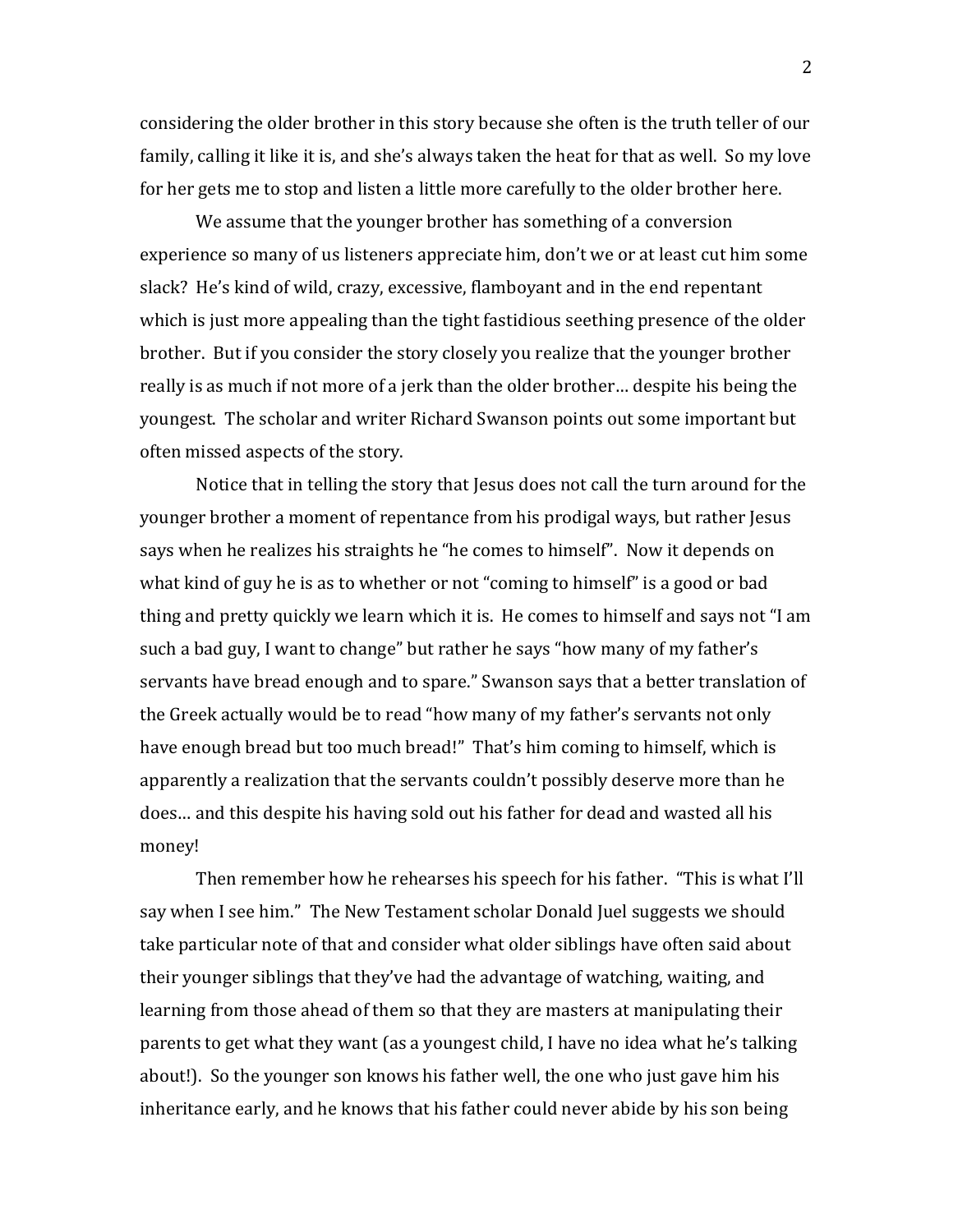treated like his servants no matter what he did. So the younger son sits back and says "yeah, I know what I'll say, I'll tell him I would be sooooo grateful even to be treated like one of his servant!" Oh give me a break. He was just resenting the servants a moment ago. If his father had said "ok, fine, come on back but you stay in the servant quarters and eat what they eat" I imagine the younger son would have been like "darn it! That is not what I was expecting!"

But the point is this: the younger brother obviously has not changed but is as self-serving and egotistical as he has always been and even in his coming home he has worked the situation to get the most out of it for himself. In fact to the older brother's credit, I think he's seeing the situation pretty clearly and we can probably imagine that a week or two down the road that manipulative little brother of his is going to be as troublesome as ever around the place and the father will have been taken advantage of one more time!

So there's a more accurate account of the story don't you think? It's far too neat and tidy to suggest that the father's extravagant welcome touched the younger son's heart and created an outpouring of gratitude and life-change that led him to be much less self-absorbed and morally transformed. But it doesn't say that's what happened in the story. It is a story less about the prodigal son and more about a prodigal father, a father whose love was extravagant, even wasteful, and offered to everybody despite their deserving. The Father's love was offered not because of the worthiness of the recipient, nor because of the effect that it might have on them but because that is who the Father is and that is what the Father does – he forgives one more time, actually 70X7 more times, because that is the nature of God and that is the amazing reality of grace. Of course the older brother doesn't get it. Who would?! Of course the younger brother takes advantage of such grace, who wouldn't?! But either way God is love and love flows freely and without condition. And IF we could look further into time in the story, we might find the very next scene is the younger brother snickering behind his father's back as he watches the older brother walk away, and the Father get's what is coming to him – heartbreak. Heartbreak at the loss of his eldest son and heartbreak at the mean-spiritedness of his youngest son, despite all he's given.